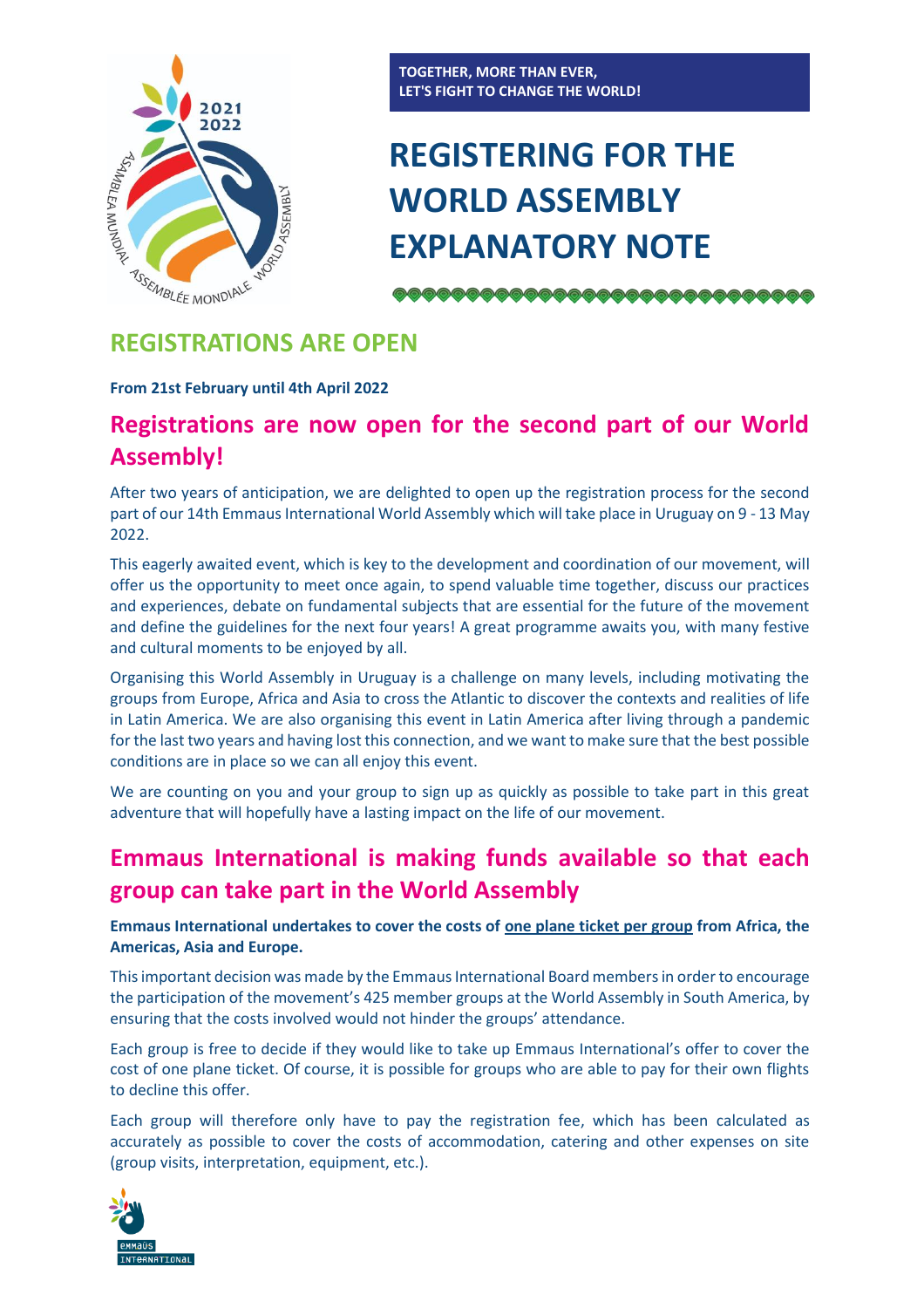

**Prior to completing the registration form, please read the information below carefully and take your time completing the form correctly so that the logistical organisation of this event runs as smoothly as possible.** 

If you are unsure, or you have specific questions or requests, please contact us at Emmaus International Secretariat on +33 01 41 58 25 50 or by email: [assembleemondiale@emmaus](mailto:assembleemondiale@emmaus-international.org)[international.org](mailto:assembleemondiale@emmaus-international.org)

# **PARTICIPATION TERMS AND CONDITIONS**

### **Number of participants per group**

### For the groups from the Africa, Asia and Europe regions

A maximum number of 3 participants per group has been set to make it possible for all the groups in the movement to attend, with rates that vary according to the scale indicated below. As registrations come in we will assess whether it is appropriate to make this rule more flexible.

### For groups in the Americas region

There is no maximum number of participants per group for the Americas. It is important to encourage a high-level of attendance from groups in the region hosting this World Assembly as they will take an active role in its organisation. The rates are the same for the third and subsequent participant.

# **Profile of the second and third participants**

The movement's democratic spaces, such as the World Assembly, are a chance for younger generations to discover Emmaus International to heighten their commitment. Emmaus International would like to encourage groups to involve companions as well as younger and new generations. For groups from Asia, Africa and the Americas that can request a second ticket per group, this will be one of the conditions for eligibility.

# **The same registration fees for trial and full members**

It is highly recommended that trial members take part in our World Assembly to experience this shared event in the movement that only takes place once every four years.

The rates are the same for trial and full members.

# **CONDITIONS FOR PAYMENT OF A PLANE TICKET BY EMMAUS INTERNATIONAL**

**Emmaus International will pay for one ticket per group for the first participant from every full or trial member group.**

Of course, for the groups that can and wish to do so, it may be possible to pay for your own plane ticket to help ensure that as many people as possible can attend, given that the reserves for the World Assembly are not endless.



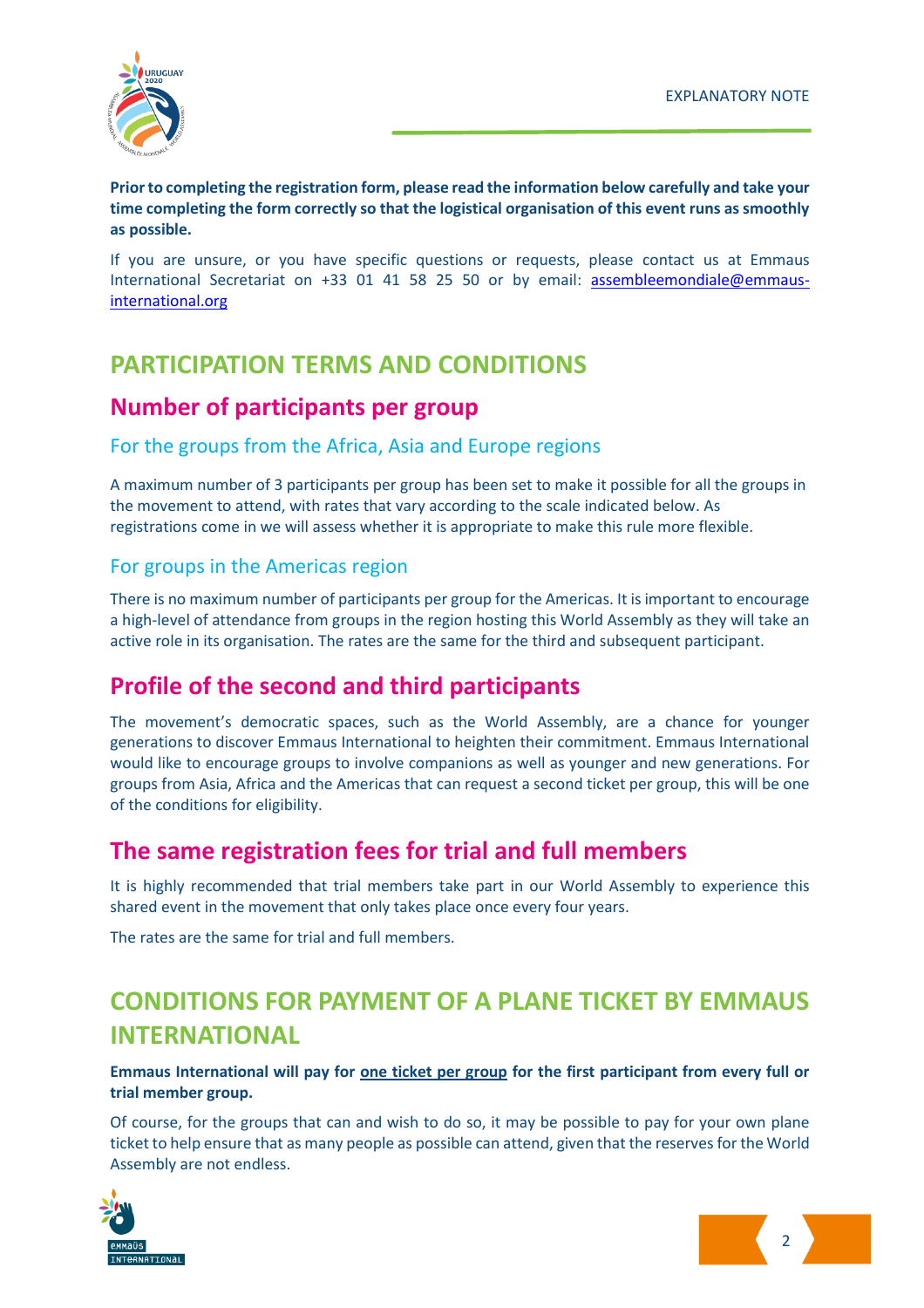

Furthermore, **for participants from the Africa, Asia** and the Americas regions, payment of a plane ticket for a second person is possible, in accordance with the conditions outlined above.

For the Europe region, where a large number of trial member groups exist, Emmaus Europe undertakes to make a fund available to promote the attendance of trial members in countries where there is no national organisation. The provision of a support package by national organisations which have trial members is strongly encouraged.

### **Organising my trip**

#### **Participants from Africa, Asia and the Americas**

- Travelling within the scheduled dates of the World Assembly: you can request support from Emmaus International Secretariat to book your flight.
- Travelling outside of the scheduled dates for the World Assembly: you must book your own flights. If your plane ticket costs are covered by Emmaus International, you will be able to claim a refund on presenting proof of payment, please contact the secretary at [assembleemondiale@emmaus-international.org.](mailto:assembleemondiale@emmaus-international.org)

#### **Participants for the Europe region**

• If you wish to travel within the scheduled dates and you would like to book a seat on one of the proposed group flights departing from Paris, Amsterdam and Madrid:

#### **We can book your plane ticket subject to availability. Let us know as soon as you can!**

#### **The deadline for registering for a group flight is 31 March 2022.**

• If you do not wish to travel on a group flight organised by Emmaus International, please book your own flights. The cost of your ticket, if it is covered by Emmaus International, will be refunded according to the reimbursement rates available here [\(link to scale\).](https://www.assemblee-mondiale-emmaus.org/_files/ugd/4df5cf_2afc2f9b5b3a4adab9fdbae35f924d65.pdf)

### **Is it possible to book a seat on a group flight if my ticket is not being paid for by Emmaus International?**

It is possible to book a seat on a group flight, subject to availability, whether your ticket is being paid for by Emmaus International or not. If your flight costs are not covered, we will invoice you for the cost of the plane ticket.

### **REGISTRATION FEE**

### **STANDARD RATE**

**The standard rate is €600.** This covers all the expenses on site, such as:

- Accommodation in the hotels in twin rooms, as far as possible (or triple rooms);
- Catering and snacks at the venue;
- Participation in the public event and festive evenings;
- Group visits that will be organised;